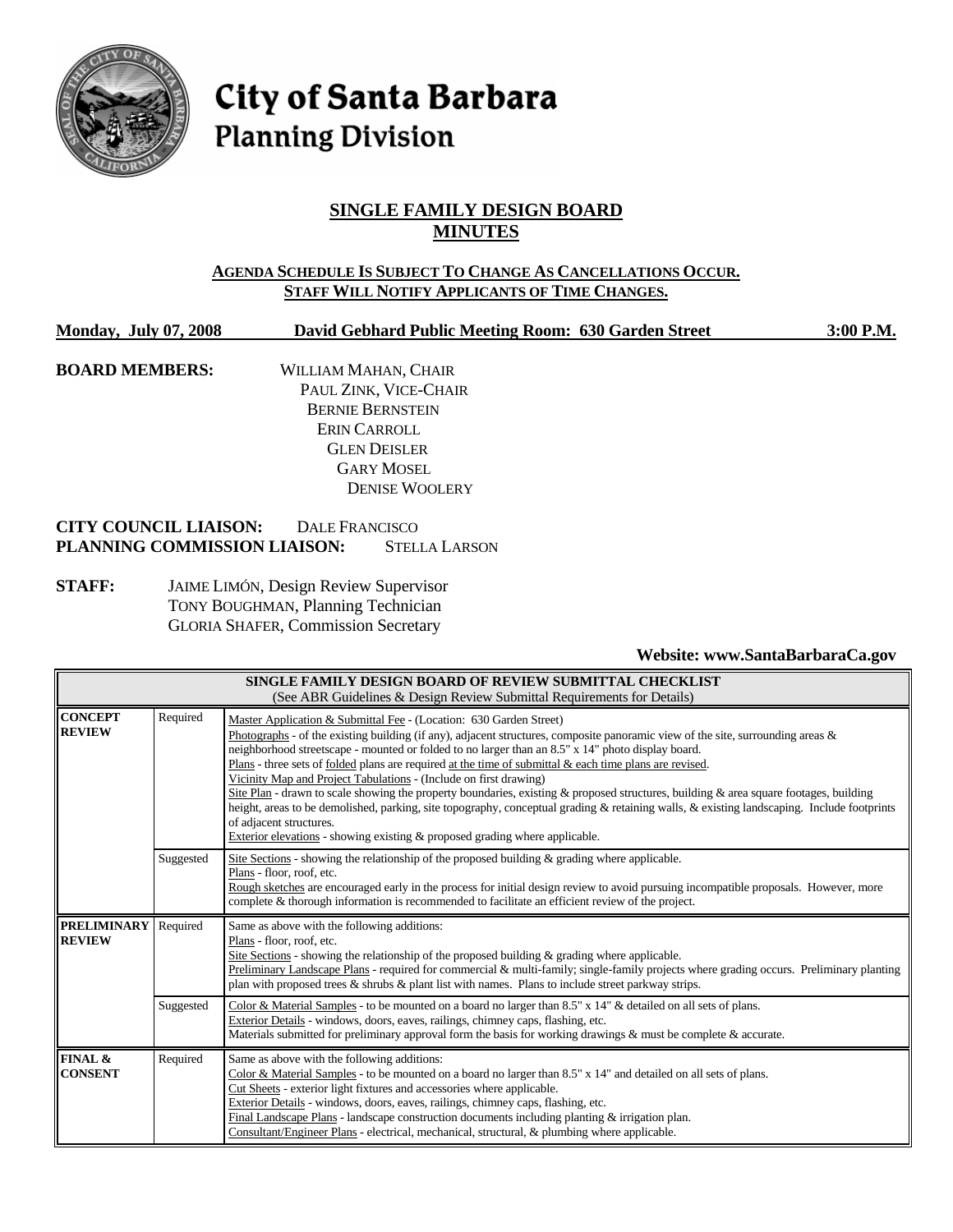#### **PLEASE BE ADVISED**

- The approximate time the project will be reviewed is listed to the left of each item. It is suggested that applicants arrive 15 minutes early. The agenda schedule is subject to change as cancellations occur. Staff will notify applicants of time changes.
- The applicant's presence is required. If an applicant is not present, the item will be postponed indefinitely. If an applicant cancels or postpones an item without providing advance notice, the item will be postponed indefinitely and will not be placed on the following Single Family Design Board of Review (SFDB) agenda. In order to reschedule the item for review, a rescheduling fee will be paid and the applicant must fill out and file a Supplemental Application Form at 630 Garden Street (Community Development Department) in addition to submitting appropriate plans.
- All approvals made by the SFDB are based on compliance with Municipal Code Chapter 22.68 and with adopted ABR guidelines. Some agenda items have received a mailed notice and are subject to a public hearing.
- The SFDB may grant an approval for any project scheduled on the agenda if sufficient information has been provided and no other discretionary review is required. Substitution of plans is not allowed, if revised plans differing from the submittal sets are brought to the meeting, motions for preliminary or final approval will be contingent upon staff review for code compliance.
- The Board may refer items to the Consent Calendar for Preliminary and Final Single Family Design Board of Review approval.
- Conceptual comments are valid for one year. Preliminary SFDB approval is valid for one year from the date of the approval unless a time extension or Building Permit has been granted. Final SFDB approval is valid for two years from the date of final action unless a time extension has been granted or a Building Permit has been issued.
- Decisions of the SFDB may be appealed to the City Council. For further information on appeals, contact the Planning Division Staff or the City Clerk's office. Appeals must be in writing and must be filed with the City Clerk at City Hall, 735 Anacapa St. within ten (10) calendar days of the meeting at which the Board took action or rendered its decision.
- **AMERICANS WITH DISABILITIES ACT:** In compliance with the Americans with Disabilities Act, if you need special assistance to gain access to, comment at, or participate in this meeting, please contact the Planning Division at 805-564-5470. If possible, notification at least 48 hours prior to the meeting will enable the City to make reasonable arrangements in most cases.
- **AGENDAS, MINUTES and REPORTS**: Copies of all documents relating to agenda items are available for review at 630 Garden St. and agendas and minutes are posted online at www.SantaBarbaraCa.gov/sfdb If you have any questions or wish to review the plans, please contact Tony Boughman, at (805) 564-5470 between the hours of 8:30 a.m. to 4:30 p.m., Monday through Friday. We are closed every other Friday; please check our website for closure dates.

# **LICENSING ADVISORY:**

The Business and Professions Code of the State of California and the Municipal Code of the City of Santa Barbara restrict preparation of plans for certain project types to licensed professionals. Applicants are encouraged to consult with Building and Safety Staff or Planning Staff to verify requirements for their specific projects.

Unlicensed persons are limited to the preparation of plans for:

- $\triangleright$  Single or multiple family dwellings not to exceed four (4) units per lot, of wood frame construction, and not more than two stories and basement in height;
- ¾ Non-structural changes to storefronts; and,
- $\blacktriangleright$  Landscaping for single-family dwellings, or projects consisting solely of landscaping of not more than 5,000 square feet.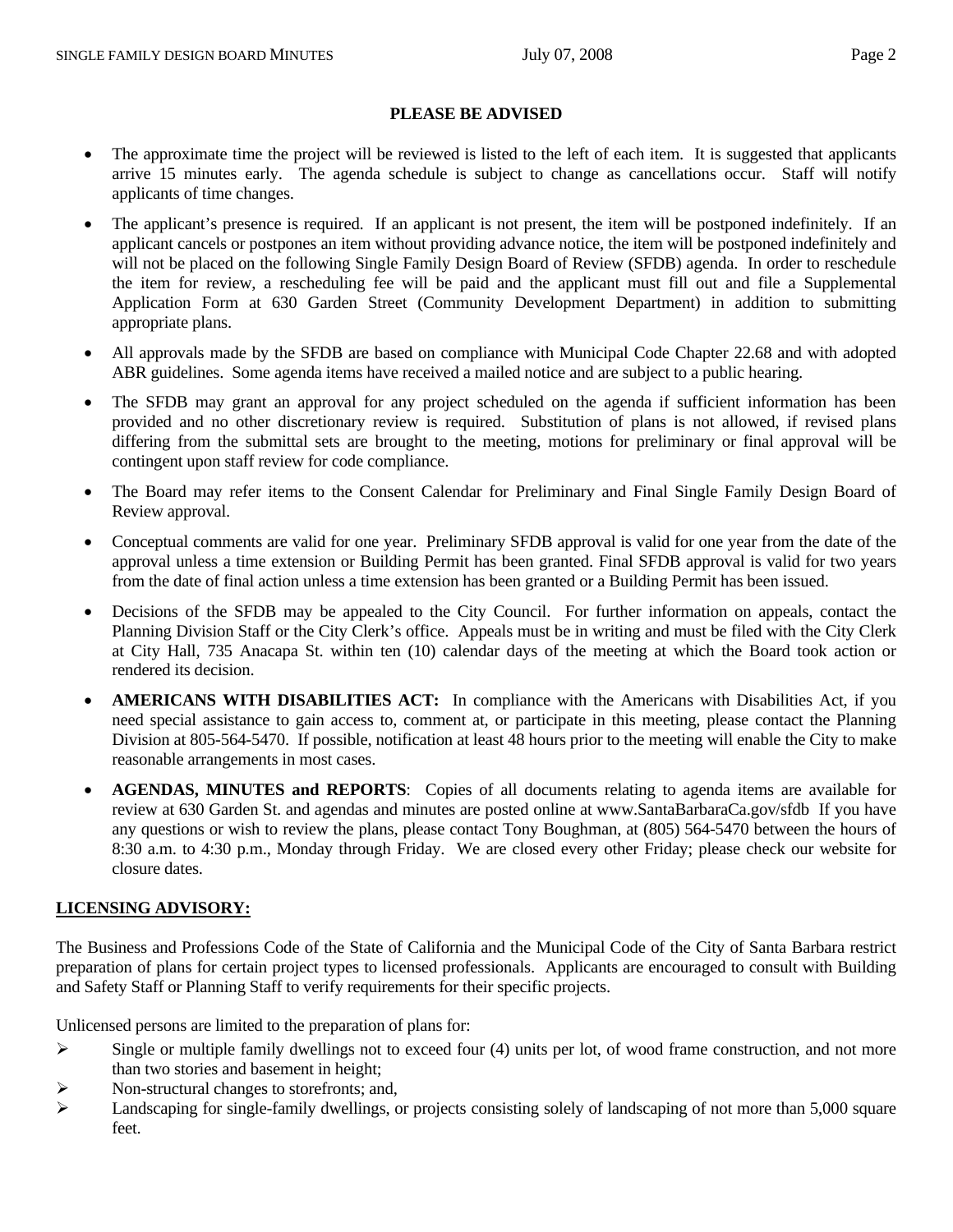- 1. That on July 03, 2008 at 4:00 p.m., this Agenda was duly posted on the indoor and outdoor bulletin boards at the Community Development Department, 630 Garden Street, and online at www.SantaBarbaraCa.gov.
- 2. This regular meeting of the Single Family Design Board will be broadcast live and rebroadcast in its entirety on Wednesday at 8:00 a.m. on Channel 18.

#### **GENERAL BUSINESS:**

#### **CALL TO ORDER.**

The Full Board meeting was called to order at 3:03 p.m.

#### **ROLL CALL:**

**NOTICE:**

| Members present: | Bernstein, Carroll, Deisler, Mahan, Mosel (3:09), Woolery (3:08), Zink |
|------------------|------------------------------------------------------------------------|
| Members absent:  | None                                                                   |
| Staff present:   | Boughman, Limon $(3:03$ to $3:33)$ , Shafer                            |

A. Public Comment:

No public comment

B. Approval of Minutes:

The minutes of the Single Family Design Board meeting of June 23, 2008 were tabled to the next regular meeting.

#### C. Consent Calendar:

| Motion: | Ratify the Consent Calendar of June 30, 2008. The Consent Calendar was reviewed by Glen<br>Deisler, with the exception of landscaping for Item D and E, reviewed by Erin Carroll. |  |
|---------|-----------------------------------------------------------------------------------------------------------------------------------------------------------------------------------|--|
| Action: | Deisler/Bernstien, 5/0/0. Motion carried. (Mosel and Woolery absent.)                                                                                                             |  |
| Motion: | Ratify the Consent Calendar of July 7, 2008. The Consent Calendar was reviewed by Glen<br>Deisler with the exception of the landscaping for Items A reviewed by Erin Carroll.     |  |
| Action: | Zink/Carroll, 5/0/0. Motion carried. (Mosel and Woolery absent.)                                                                                                                  |  |

- D. Announcements, requests by applicants for continuances and withdrawals, future agenda items, and appeals. No announcements
- E. Subcommittee Reports.

No reports.

F. Possible Ordinance Violations. Chair Mahan reported a tall retaining wall possibly without a permit on Loma Media. Staff will investigate.

# **\*\*\* THE BOARD RECESSED FROM 3:09 UNTIL 3:11 P.M. \*\*\***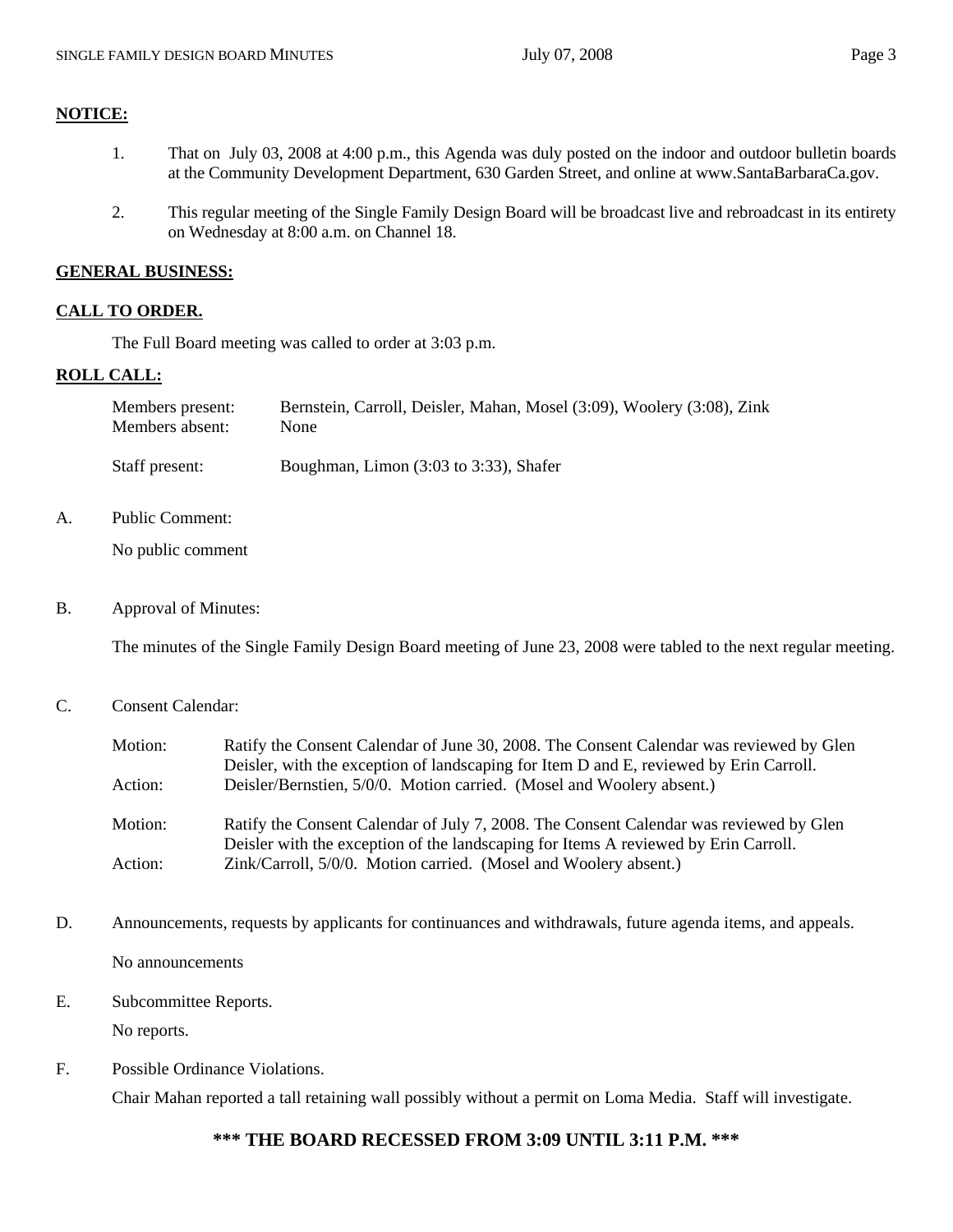# **PRELIMINARY REVIEW**

#### **1. 943 JIMENO RD E-1 Zone**

 Assessor's Parcel Number: 029-051-027 Application Number: MST2007-00398 Owner: Irwin and Marilyn Carasso Trust Architect: Jeff Gorrell

(Project is revised to be smaller and a second-story is no longer proposed. Proposal to construct a 3,947 square foot one-story single-family residence including 447 square foot two-car garage, a 575 square foot covered deck, a 206 square foot uncovered deck, and 326 cubic yards of cut and fill grading. The project is located on a 21,106 square foot lot in the Hillside Design District. Staff Hearing Officer approval of a modification to rebuild portion of the house and garage in the front yard setback is requested. The total of 3,947 square feet is 84% of the maximum guideline FAR.)

# **(Project requires compliance with Staff Hearing Officer Resolution No. 032-08.)**

Time: 3:11

Present: Jeff Gorrell, Architect.

Mr. Boughman reported the Staff Hearing Officer Conditions of Approval.

Public comment opened at 3:20 p.m.

A letter in opposition from Paula Westbury was acknowledged.

Leslie Jones, wants to ensure no change to previously agreed 30 feet apparent height.

Public comment closed at 3:21 p.m.

**Motion: Final Approval of the Architecture with the finding that the Neighborhood Preservation Ordinance criteria have been met as stated in Subsection 22.69.050 of the City of Santa Barbara Municipal Code, and continued to the Consent Calendar with the following comments:**  1) Provide a landscape plan.

2) The project provides consistency and appearance, neighborhood compatibility, quality architecture and materials.

Action: Zink/Deisler, 7/0/0. Motion carried.

The 10-day appeal period was announced.

# **\*\*\* THE BOARD RECESSED FROM 3:33 UNTIL 3:44 P.M. \*\*\***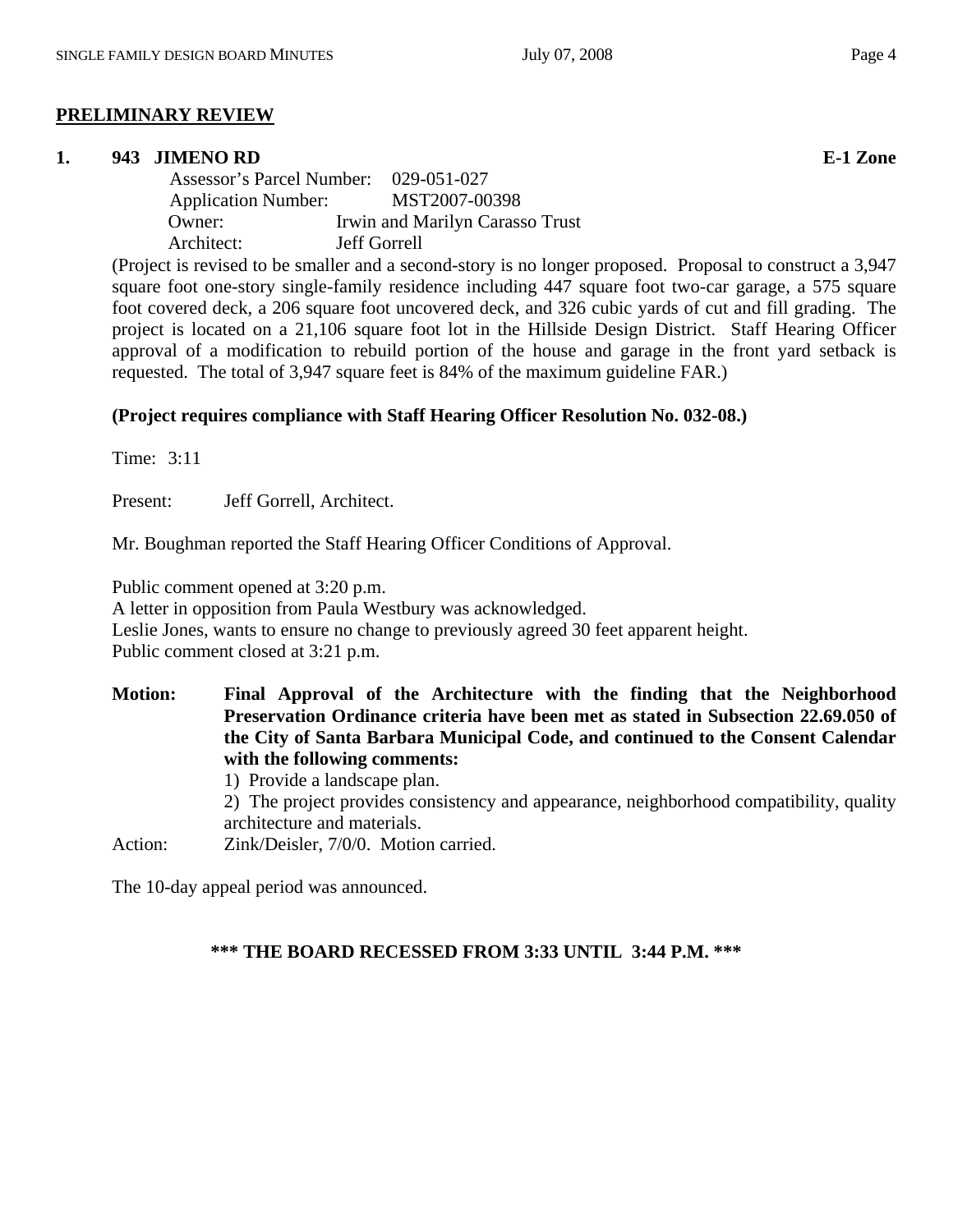# **SFDB-CONCEPT REVIEW (CONT.)**

# **2. 2290 LAS TUNAS RD A-1 Zone**

| Assessor's Parcel Number: 019-072-014 |               |
|---------------------------------------|---------------|
| <b>Application Number:</b>            | MST2008-00262 |
| Owner:                                | Donald Oas    |
| Agent:                                | Sophie Calvin |

(Proposal for a 134 square foot first floor addition, a 580 square foot second story addition, a 704 square foot three-car garage, a 218 square foot deck, and a 348 square foot covered porch, a new pool and spa, 1,550 cubic yards of grading to be balanced on the site, conversion of the existing garage to habitable space, and the demolition of 8 square feet of the garage. Existing development on the site includes a 3,184 square foot single-family residence and attached 693 square foot garage, and a 756 square foot accessory structure. The project is located on a 2 acre lot in the Hillside Design District. The proposed total of 6,043 square feet is 108% of the maximum guideline FAR.)

# **(Action may be taken if sufficient information is provided.)**

Time: 3:44

Present: Sophie Calvin, Agent; Paul Wolthausen, Landscape Architect.

Public comment opened at 3:57 p.m.

- 1. A letter in opposition from Paula Westbury was acknowledged.
- 2. Kathryn Calise, opposed: lack of communication from owner, noise, hedge, and potential chain link fence.
- 3. Don Bobbs, concerned about noise from the proposed sports court, and lack of landscape screening.

4. Lisa Johnston, opposed: concerned about noise from the sports court.

Public comment closed at 4:07 p.m.

- **Motion: Preliminary Approval of the Architecture as a basis for working drawings with the finding that the Neighborhood Preservation Ordinance criteria have been met as stated in Subsection 22.69.050 of the City of Santa Barbara Municipal Code, and continued indefinitely to the Full Board for the landscaping with the following comments:** 
	- 1) The architecture is ready for final approval on Consent Calendar.
	- 2) Show oak tree drip lines on the landscape plan.
	- 3) Restudy utilization of the patio east of the pergola.
	- 4) Study the location and use of the play court.
	- 5) Study the utilization of landscaping to enhance the site and for privacy to the neighbors.
	- 6) Restudy the pool and perimeter fencing.
	- 7) Show permeable paving. Provide a storm water retention plan.
	- 8) The architecture provides consistency of appearance, is compatible with the neighborhood in size bulk and scale; provides quality of materials and design.

Action: Woolery/Zink, 6/0/1. Motion carried. (Deisler abstained.)

The 10-day appeal period was announced.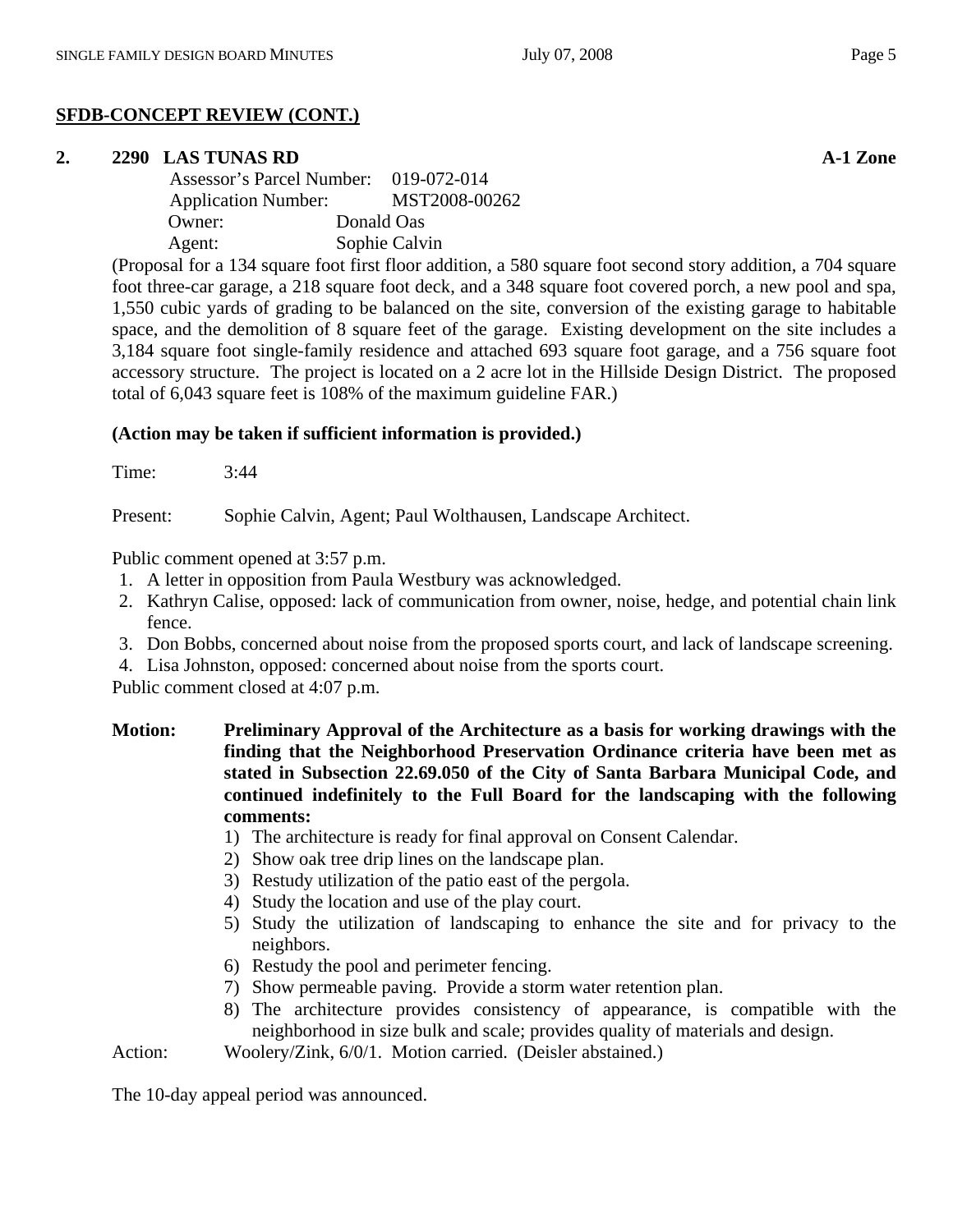# **SFDB-CONCEPT REVIEW (CONT.)**

#### **3. 3050 SEA CLIFF A-1/SD-3 Zone**

 Assessor's Parcel Number: 047-091-007 Application Number: MST2008-00221 Owner: Marc and Cathy Zoradi Agent: Trish Allen Architect: Cearnal, Andrulaitis

(Proposal to demolish existing 1,879 square foot single-family house and garage and construct a 8,228 square foot two-story single-family residence with full basement and including a 516 square foot twocar garage. The proposal includes a new swimming pool and 1,330 cubic yards of cut, 650 cubic yards of fill, and 650 cubic yards to be exported. The project is located on a 1.2 acre lot in the coastal zone requiring a Coastal Exclusion. Staff Hearing Officer approval of a modification is requested to provide the required open yard area in the front yard facing Sea Cliff. Excluding the 3,025 square foot basement, the proposed total of 5,203 square feet is 102% of the maximum guideline FAR.)

# **(Comments only; project requires environmental assessment and approval of a Coastal Exclusion.)**

Time: 4:44

Present: Brian Cearnal, Architect; Trish Allen, Agent; Cathy Zoradi, Owner.

Mr. Boughman reported that the project does not require a modification or a coastal development permit.

Public comment opened at 4:53 p.m. A letter in opposition from Paula Westbury was acknowledged. Public comment closed at 4:53 p.m.

- **Motion: Preliminary Approval as a basis for working drawings with the finding that the Neighborhood Preservation Ordinance criteria have been met as stated in Subsection 22.69.050 of the City of Santa Barbara Municipal Code, and return on Consent Calendar with the following comments** 
	- 1) Restudy the native appropriateness of the Mathilija Poppy and the Ribes for planting on bank.
	- 2) Study the swimming pool wall to be either wood or stucco.
	- 3) Study a clinging vine and stone cap on front wall.
	- 4) Provide a basement emergency exit per code.
	- 5) Provide a color and material board.
	- 6) Provide an irrigation plan.
	- 7) Show water retention on site.
	- 8) The project provides consistency of appearance; is compatible with the neighborhood; and provides quality architecture and materials such as copper, slate, and sandstone.

Action: *Zink/Deisler, 6/1/0. Motion carried.* (Bernstein opposed.)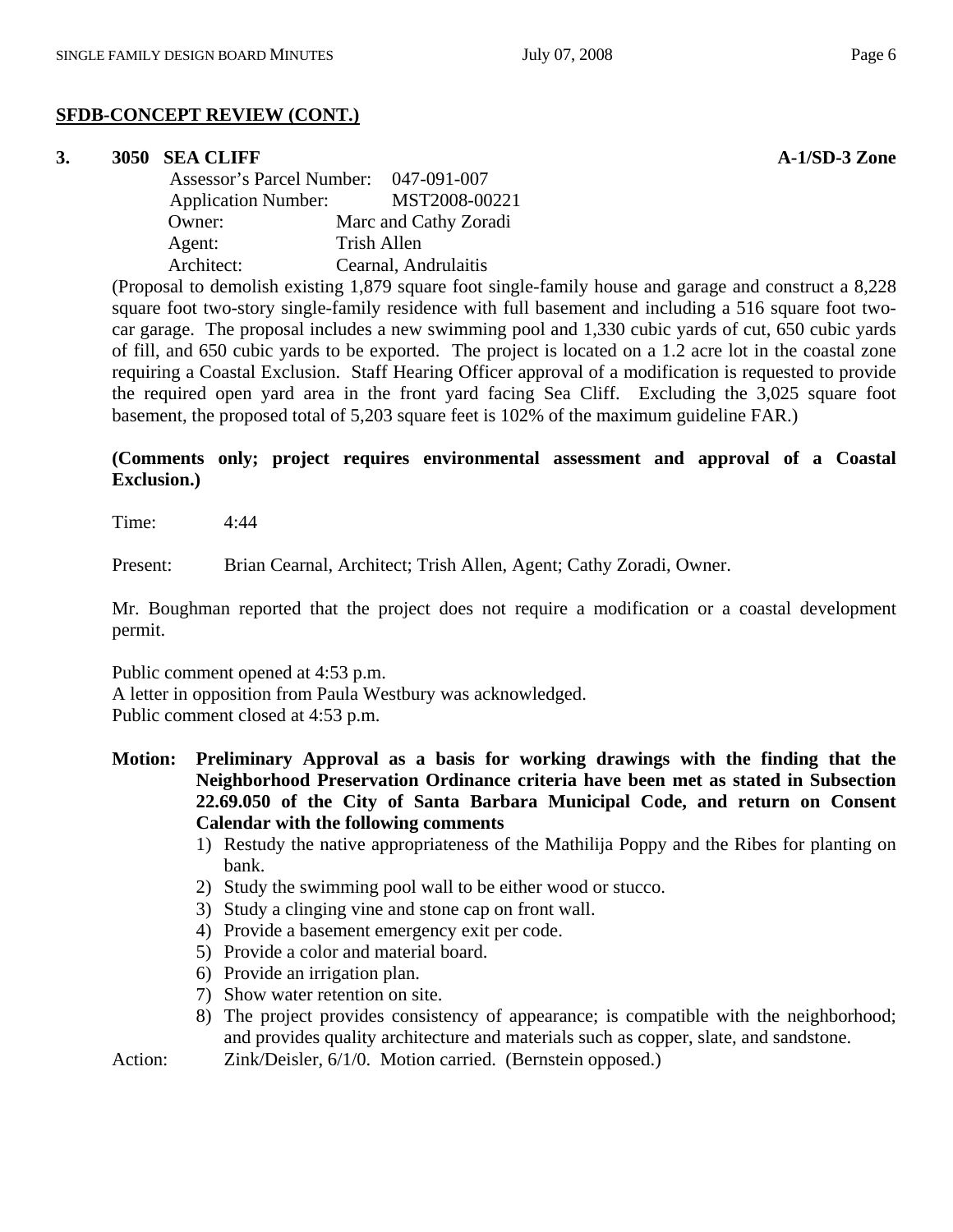# **PRELIMINARY REVIEW**

#### **4. 1294 BEL AIR DR E-1 Zone**

 Assessor's Parcel Number: 049-231-002 Application Number: MST2008-00159 Owner: Peter and Celia Miko Architect: John Beauchamp

(Proposal for a 604 square foot addition to an existing 2,602 square foot one-story single-family residence including a 507 square foot attached garage and 193 square foot accessory structure. The proposal includes a 45 square foot addition to an existing 193 square foot detached accessory structure. The project is located on a 10,036 square foot lot in the Hillside Design District. Staff Hearing Officer approvals for encroachments into the interior and front setbacks are requested.)

# **(Project requires compliance with Staff Hearing Officer Resolution No. 039-08.)**

Time: 5:11

Present: John Beauchamp, Architect.

Public comment opened at 5:24 p.m.

A letter in opposition from Paula Westbury was acknowledged.

Public comment closed at 5:24 p.m.

- **Motion: Preliminary Approval as a basis for working drawings with the finding that the Neighborhood Preservation Ordinance criteria have been met as stated in Subsection 22.69.050 of the City of Santa Barbara Municipal Code and return on Consent Calendar with the following comments:** 
	- 1) Show gutters and downspouts on elevations.
	- 2) Show thicker stone window sills.
	- 3) Provide a high-quality garage door in style with the front door.
	- 4) Provide a complete landscape plan.
	- 5) Integrate the cap/parapet/coping flashing into the stucco.
	- 6) Show 12 inch garage surrounds.
	- 7) Provide a complete landscape plan including flatwork for the front and east elevations.
	- 8) Plaster the existing retaining wall adjacent to path.
	- 9) Show details for the stone cap at the accessory building wall.
	- 10) The design is consistent in appearance, compatible with the neighborhood, is well detailed.
	- 11) The project is ready for Final Approval on Consent Calendar.

Action: Zink/Wookery, 7/0/0. Motion carried.

#### **\*\*\*THE BOARD RECESSED FROM 5:43 P.M. UNTIL 6:07 P.M. \*\*\***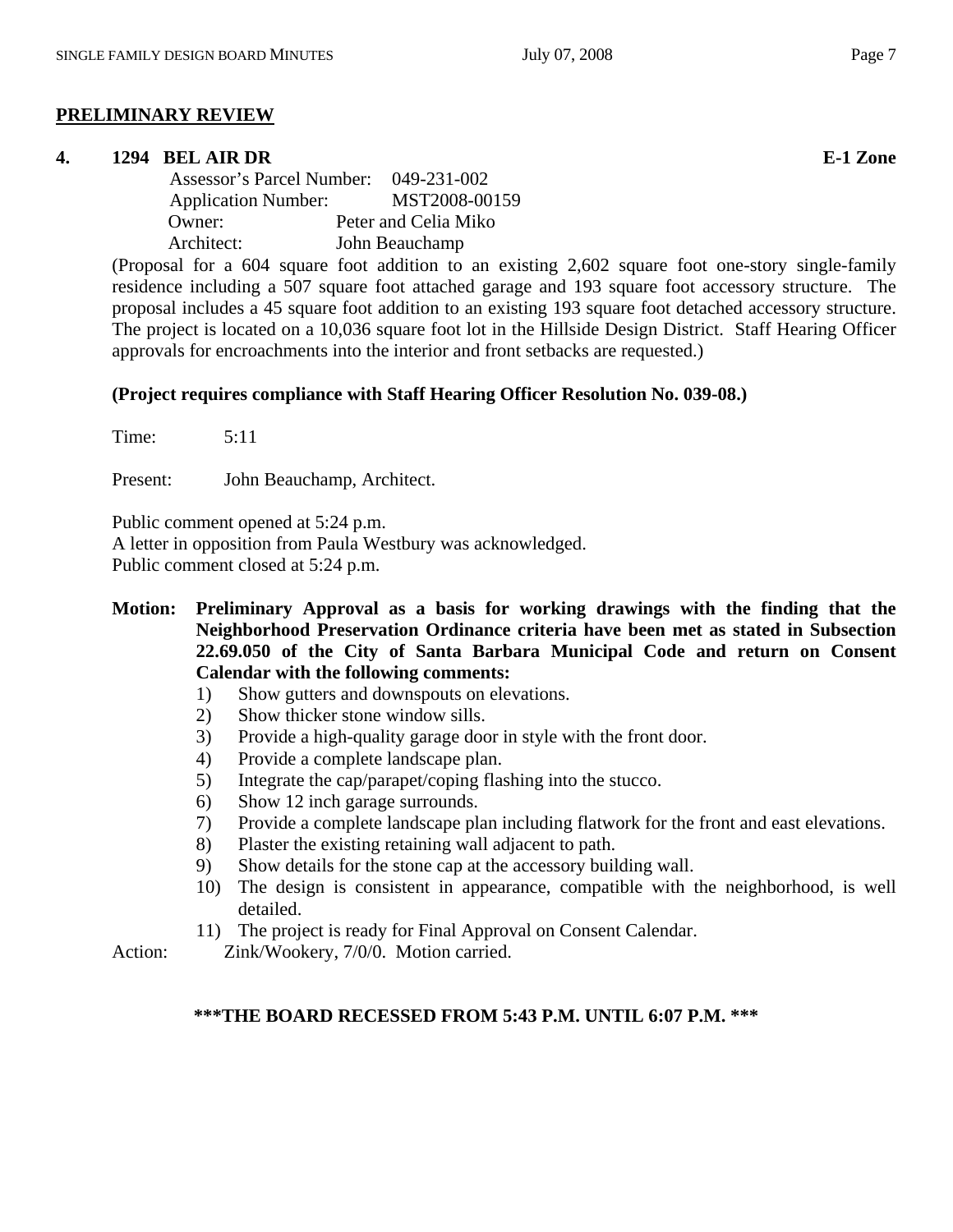# **CONCEPT REVIEW - NEW ITEM: PUBLIC HEARING**

# **5.** 2111 MONTEREY ST R-1 Zone

 Assessor's Parcel Number: 043-032-006 Application Number: MST2008-00278 Owner: Steve and Lynn E. Rodriguez Architect: Dennis Thompson

(Proposal for a new 679 square foot second-story addition to an existing 2,239 square foot one-story single-family residence including 433 square foot two-car garage. The proposal includes remodeling the front façade, and demolition of a patio cover. The proposed total of 2,918 square feet on the 8,723 square foot lot is 86% of the maximum FAR.)

# **(Action may be taken if sufficient information is provided.)**

Time: 6:07

Present: Dennis Thompson, Architect; Steve and Lynn Rodriguez, Owners.

Public comment opened at 6:14 p.m.

A letter in opposition from Paula Westbury was acknowledged.

Public comment closed at 6:14 p.m.

- **Motion: Preliminary Approval as a basis for working drawings with the finding that the Neighborhood Preservation Ordinance criteria have been met as stated in Subsection 22.69.050 of the City of Santa Barbara Municipal Code and return on Consent Calendar with the following comments:**
	- 1) The proposed addition is appropriate and modest.
	- 2) Restudy the west elevation second-story to have a 12 to 18 inch cantilever at the gabled section.
	- 3) Provide an appropriate street tree in the parkway.
	- 4) Provide colors and details and exterior light fixture details.
	- 5) The project provides consistency of appearance, neighborhood compatibility, quality architecture and materials, trees, and follows Good Neighbor Guidelines.

Action: Bernstein/Woolery, 7/0/0. Motion carried.

The 10-day Appeal period was announced.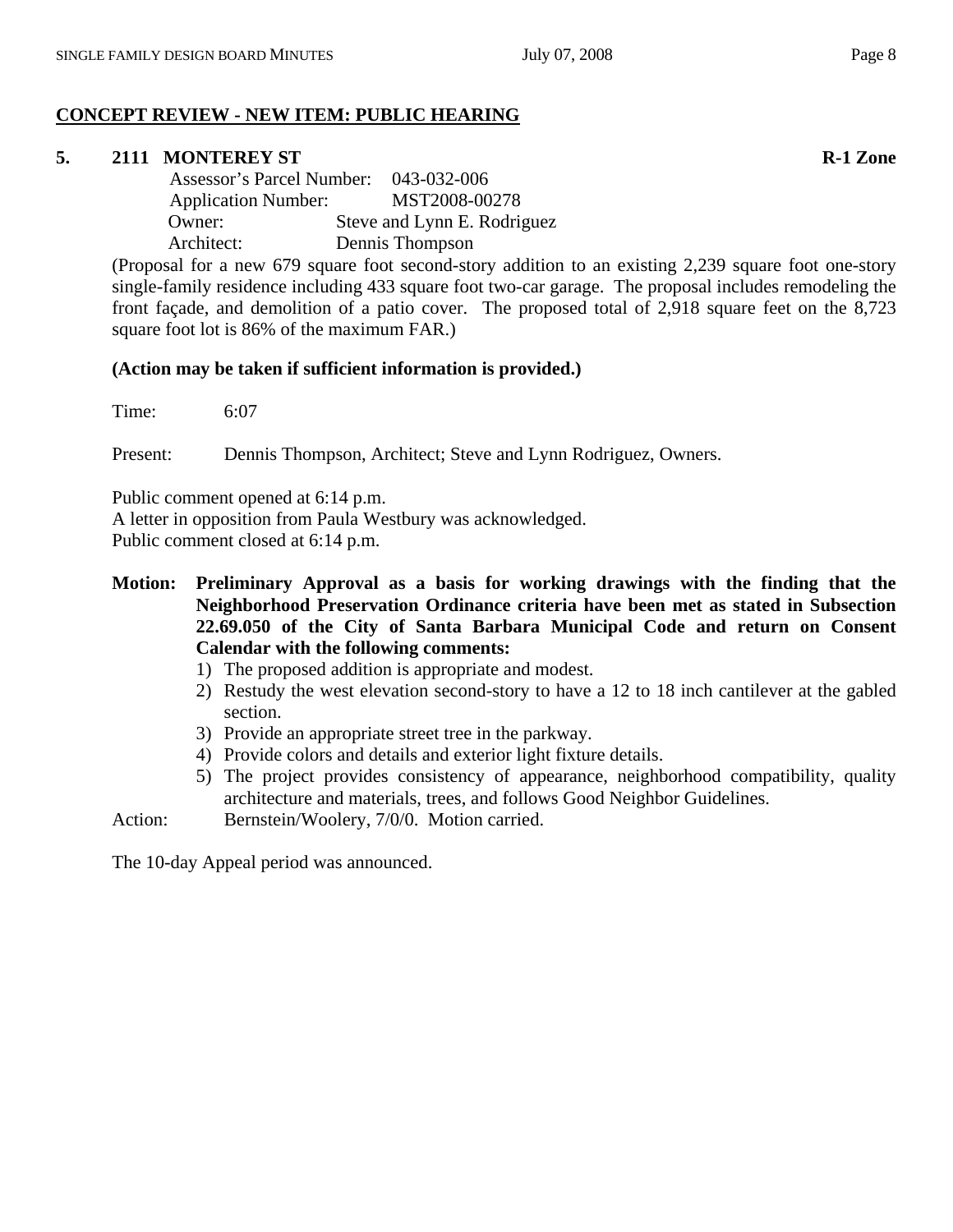# **CONCEPT REVIEW - NEW ITEM: PUBLIC HEARING**

# **6. 33 RUBIO RD E-1 Zone**

 Assessor's Parcel Number: 029-341-011 Application Number: MST2008-00268 Owner: Brian J. Tharp

(Proposal for a new 724 square foot second-story and remodel for an existing 1,530 square foot onestory single-family residence including 380 square foot two-car detached garage. The project would add a 160 square foot second-story deck, a vestibule with staircase, and a new roof on the garage. No grading, vegetation removal or new landscaping is proposed. The project would result in a 2,243 square foot two-story house with attached garage on the 7,688 square foot lot and is 72% of the maximum FAR.)

#### **(Action may be taken if sufficient information is provided.)**

Time: 6:25

Present: Brian Tharp, Owner.

Public comment opened at 6:33 p.m.

A letter in opposition from Paula Westbury was acknowledged.

Mark Benedict, opposed: expressed concerns about neighborhood compatibility, lack of permits for retaining walls and hot tub, and privacy issues.

Public comment closed at 6:36 p.m.

Chair Mahan directed Staff to confirm the 15 foot setback at the garage.

Straw Vote: how many Board members would support a contemporary design at the site? 5/2/0.

| <b>Motion:</b> | Continued indefinitely to the Full Board with the following comments:                                                        |  |  |
|----------------|------------------------------------------------------------------------------------------------------------------------------|--|--|
|                | 1) Expand sections AA and BB to show silhouettes of the upper neighboring house and<br>proposed house.                       |  |  |
|                | 2) Show the parapets on the roof plan.                                                                                       |  |  |
|                | 3) Restudy the elevation drawings and the sloping parapet. Show downspouts on<br>elevations and verify accurate grade lines. |  |  |
|                | 4) Provide floor-to-floor sections.                                                                                          |  |  |
|                | 5) Determine whether a modification is required for alterations to the garage.                                               |  |  |
|                | 6) Provide complete floor plans including windows, doors.                                                                    |  |  |

Action: Woolery/Deisler, 7/0/0. Motion carried.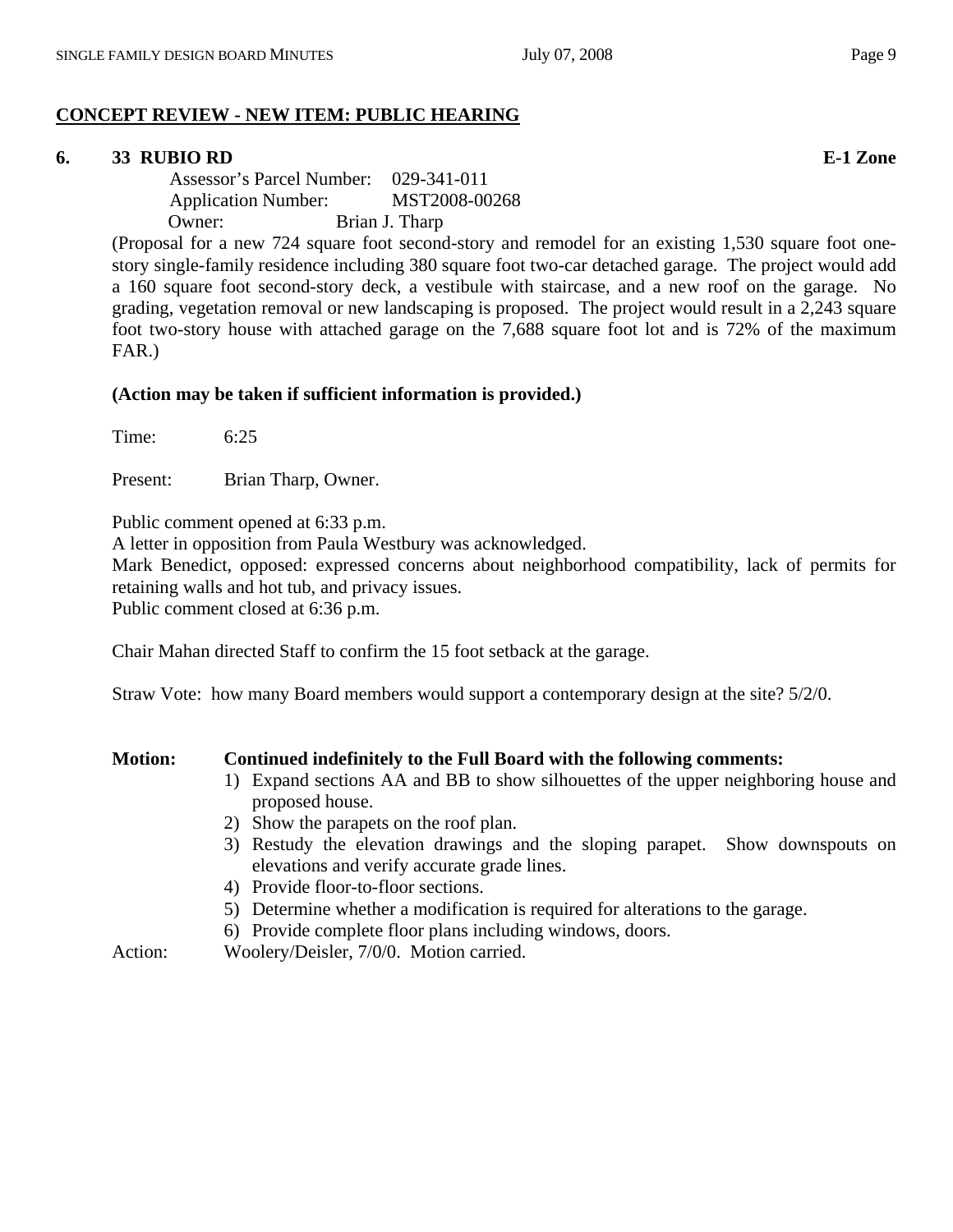# **CONCEPT REVIEW - NEW ITEM: PUBLIC HEARING**

# **7. 2447 CALLE LINARES E-1 Zone**

 Assessor's Parcel Number: 041-411-013 Application Number: MST2008-00291 Owner: Donna Silva Architect: Bryan Pollard

(Proposal for a 725 square foot addition of a new lower level and stair for an existing two-story 1,978 square foot single-family residence. The proposal includes adding 68 square feet to the existing upper balcony, 302 square feet to the mid-level balcony, and a new 262 square foot walkway and deck at the lower level. The proposed total of 3,255 square feet on the 19,657 square foot lot in the Hillside Design District is 73% of the maximum guideline FAR.)

# **(Action may be taken if sufficient information is provided.)**

Time: 6:54

Present: Michael Silva, Owner.

Public comment opened at 7:09 p.m. A letter in opposition from Paula Westbury was acknowledged. Public comment closed at 7:10 p.m.

**Motion: Continued indefinitely to the Full Board. The Board can not support project as presented, but recognizes the possibility of an approvable addition. Applicant to return with a redesigned proposal.**

Action: Carroll/Bernstein, 7/0/0. Motion carried.

# **CONCEPT REVIEW - NEW ITEM: PUBLIC HEARING**

# **8. 3410 SEA LEDGE LN A-1/SD-3 Zone**

 Assessor's Parcel Number: 047-082-002 Application Number: MST2008-00277 Owner: George Mearce

(Proposal to modify a condition of approval and amend a Coastal Development Permit to allow three existing Howea Forsteriana "Sentry Palm" trees to exceed 98 feet above sea level. This project will require Planning Commission Approval of an amendment to the Covenants, Conditions, and Restrictions on the property.)

**(Comments only; project requires Planning Commission approval of an amendment to the Covenants, Conditions, and Restrictions on the property.)** 

Time: 7:28

Present: George Mearce, Owner.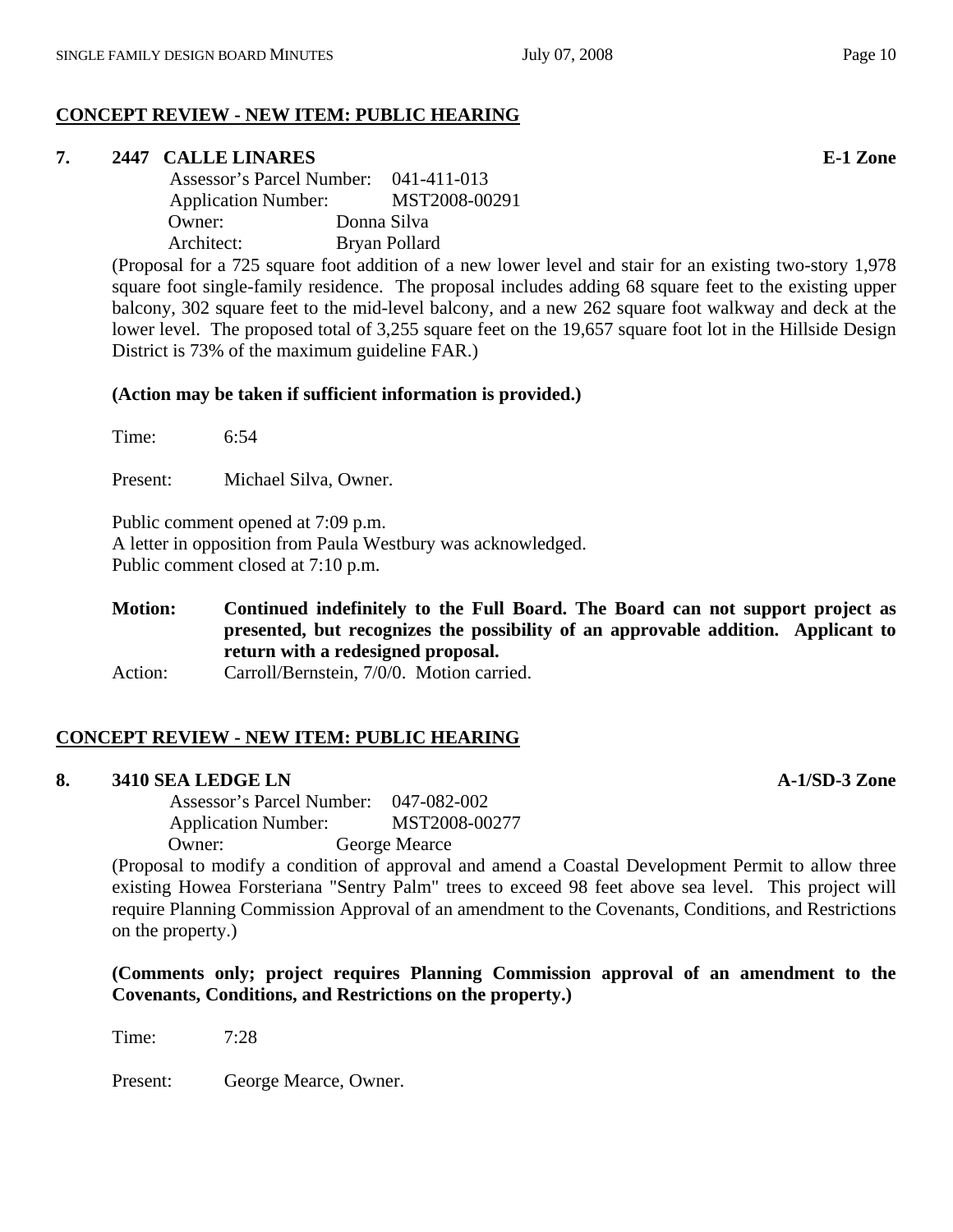Public comment opened at 7:39 p.m.

- 1. Three public comment letters in opposition to the project from Patricia Winkler, Sandra Schoolfield, Jon Kechejian; and one letter in support of the project from Paula Westbury were acknowledged.
- 2. Dan Secord, opposed. The property was conditioned to preserve the view. Should not recommend allowing the trees.
- 3. Sandy Schoolfield, opposed. Addressed tree permit approval; condition was that trees above 98' sea level would not obstruct view corridor. Height limits were exceeded within one year.
- 4. Jim Higman, opposed. There should be no exceptions to amend the provision of the height limit.
- 5. Doug Fell, opposed. Planning Commission reviewed the project, and findings were made to preserve views. Requested recommending that Planning Commission play by the rules they made.

Public comment closed at 7:47 p.m.

- **Motion: Continued indefinitely to the Planning Commission with the following comment:**  The trees pose no negative impact to the views. The landscape architect and landscape designer on the Board feel that the palms are an aesthetic enhancement; however the Board understands the height limitation and is not in favor of an amendment which might set a precedent.
- Action: Mosel/Deisler, 7/0/0. Motion carried.

# **ADJOURNMENT:**

The Full Board meeting adjourned at 7:57 p.m.

# **CONSENT CALENDAR**

# **NEW ITEM**

# **A. 1724 LA CORONILLA DR E-1 Zone**

| Assessor's Parcel Number:  | $035 - 081 - 006$     |
|----------------------------|-----------------------|
| <b>Application Number:</b> | MST2008-00263         |
| Owner:                     | Duard W. Enoch III    |
| Architect:                 | <b>Lesley Stearns</b> |

(Proposal to remodel an existing 2,324 square foot single-family residence, including existing 510 square foot attached garage. The project includes replacement of all windows and doors, new stucco exterior, alteration to roof, new skylight, new wall in front yard ranging from 42 to 72 inches in height, new chimney, remove existing patio structure and greenhouse window and small attached shed, interior remodel, and new landscaping. Staff Hearing officer approval of modifications to allow alterations to the existing non-conforming residence in the front and interior setbacks is requested. Square footage will remain at 2,234 square feet on the 8,584 square foot lot in the Hillside Design District and is 70% of the maximum FAR.)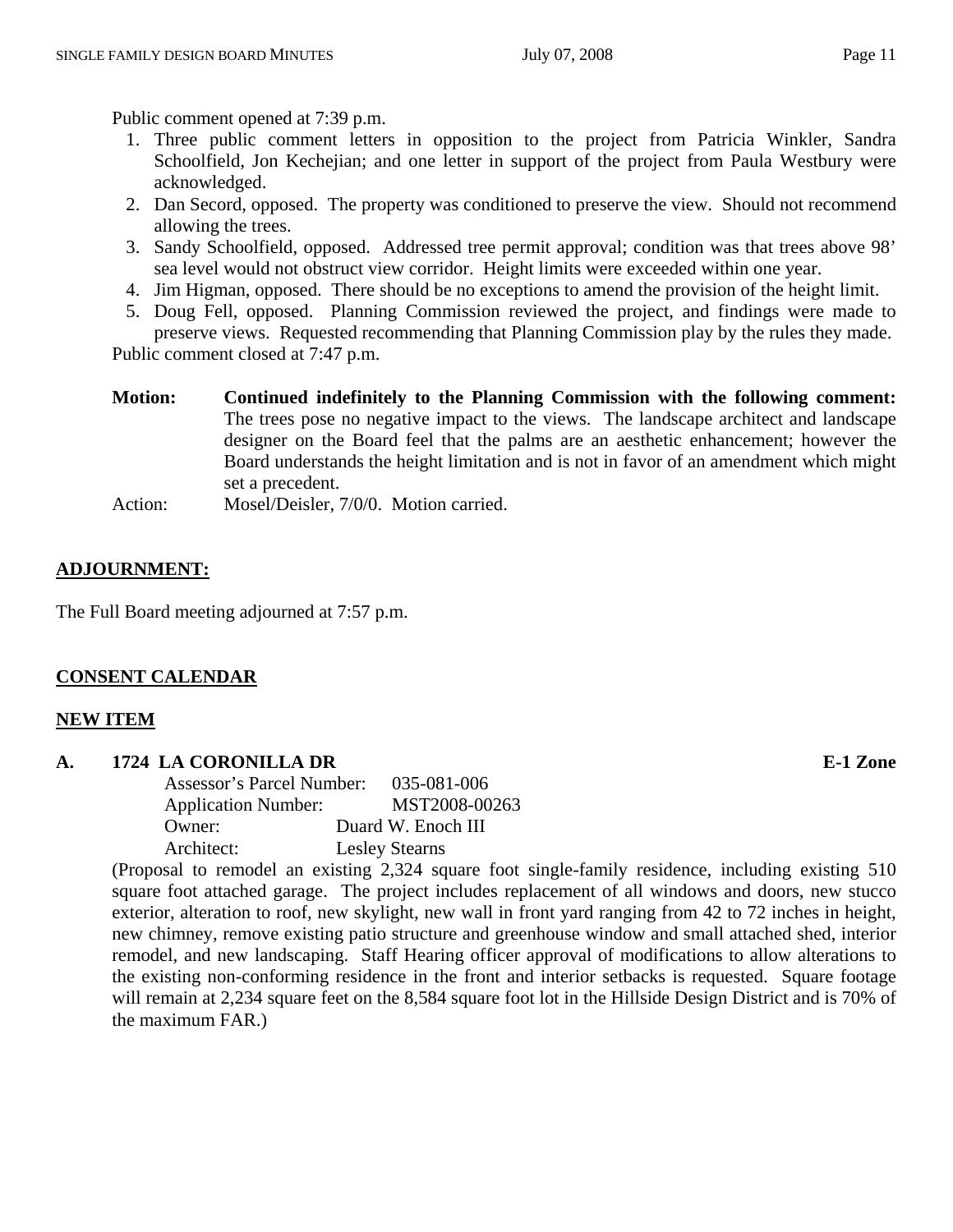Continued to Staff Hearing Officer and return on Consent Calendar with the following comments: 1) Study additional permeable pavers at the rear; 2) provide elevation of the front wall and gates; 3) possibly use landscaping for screening rather than a wall taller than 42 inches; 4) the house will be better with alterations and the modification is supportable; 5) add a street tree in the parkway; 6) provide alternate ground cover in the parkway, no lawn.

# **REVIEW AFTER FINAL**

# **B.** 835 NORMAN LN **A-2** Zone

 Assessor's Parcel Number: 015-110-016 Application Number: MST2007-00594 Owner: Steven L. and Sharon J. Hughes Architect: James Zimmerman

(Proposal to remodel a one-story single-family residence on a 24,792 square foot lot in the Hillside Design District. The proposal includes a 450 square foot one-story addition, a 186 square foot front porch, and a 180 square foot patio. The proposed total of 2,618 square feet is 55% of the maximum guideline FAR.)

# **(Review After Final for addition of 57 square feet to the master bedroom, addition of windows, and interior remodel.)**

Approved as submitted of the Review After Final with the finding that the Neighborhood Preservation Ordinance criteria have been met as stated in Subsection 22.69.050 of the City of Santa Barbara Municipal Code. The project is compatible with the neighborhood, provides quality workmanship, and matches the existing architecture.

# **REVIEW AFTER FINAL**

# **C. 1035 CIMA LINDA LN A-2 Zone**

| Assessor's Parcel Number:  | 015-202-004                |
|----------------------------|----------------------------|
| <b>Application Number:</b> | MST2008-00079              |
| Owner:                     | Gerhard and Hildegard Muus |
| Landscape Architect:       | Sam Maphis                 |
|                            |                            |

(Proposal for as-built window trim change to stucco, a new landscape plan, and replacement of plumbing fixtures in pool house.)

# **(Review After Final for alterations to landscape plan and for removal of trim around windows.)**

Approval of the Review After Final with the following conditions: 1) use Crassifolia "Nana" for the hedge at front; 2) the architecture was previously approved without trim, no review required.